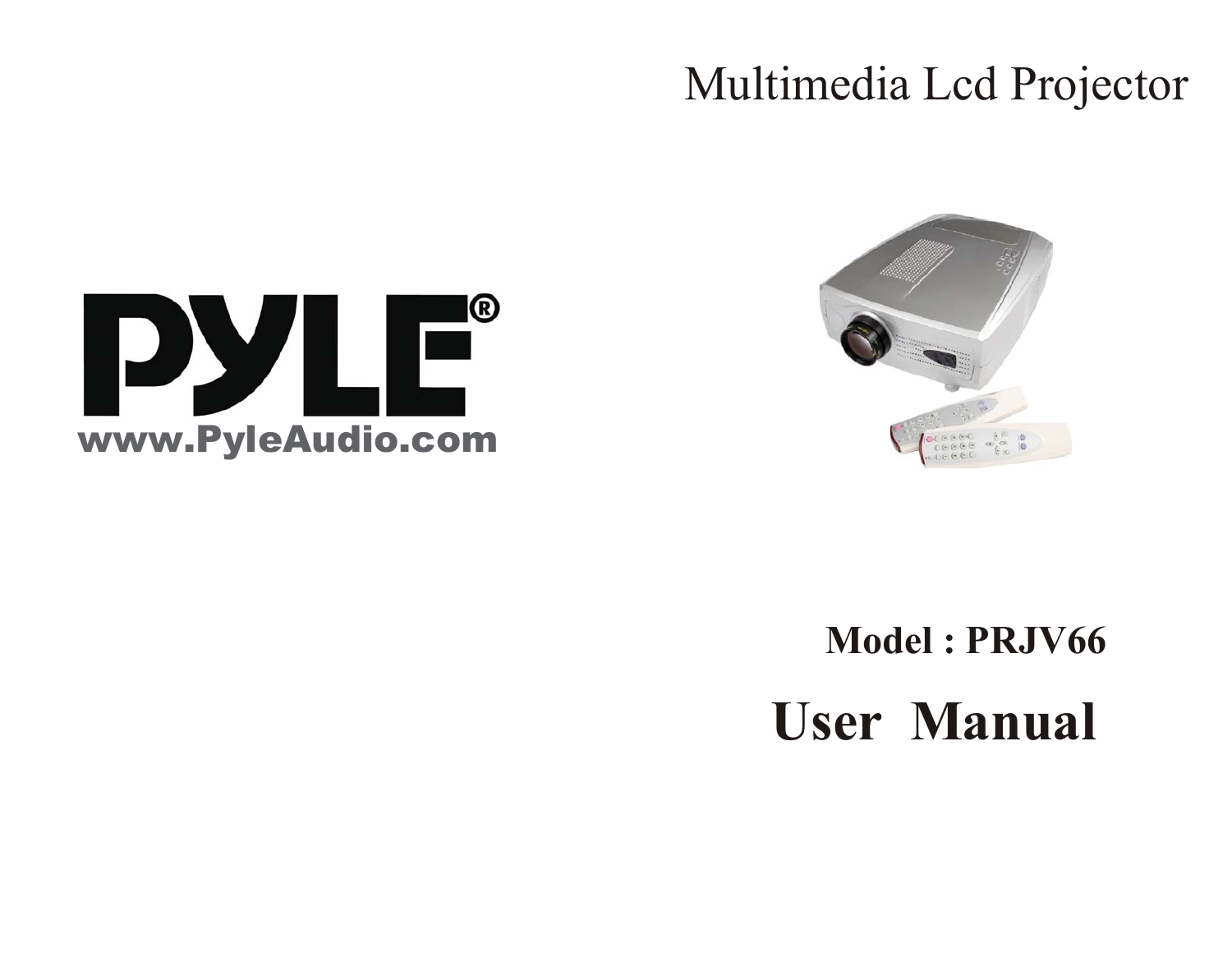#### **ENGLISH**

#### **TABLE OF CONTENTS**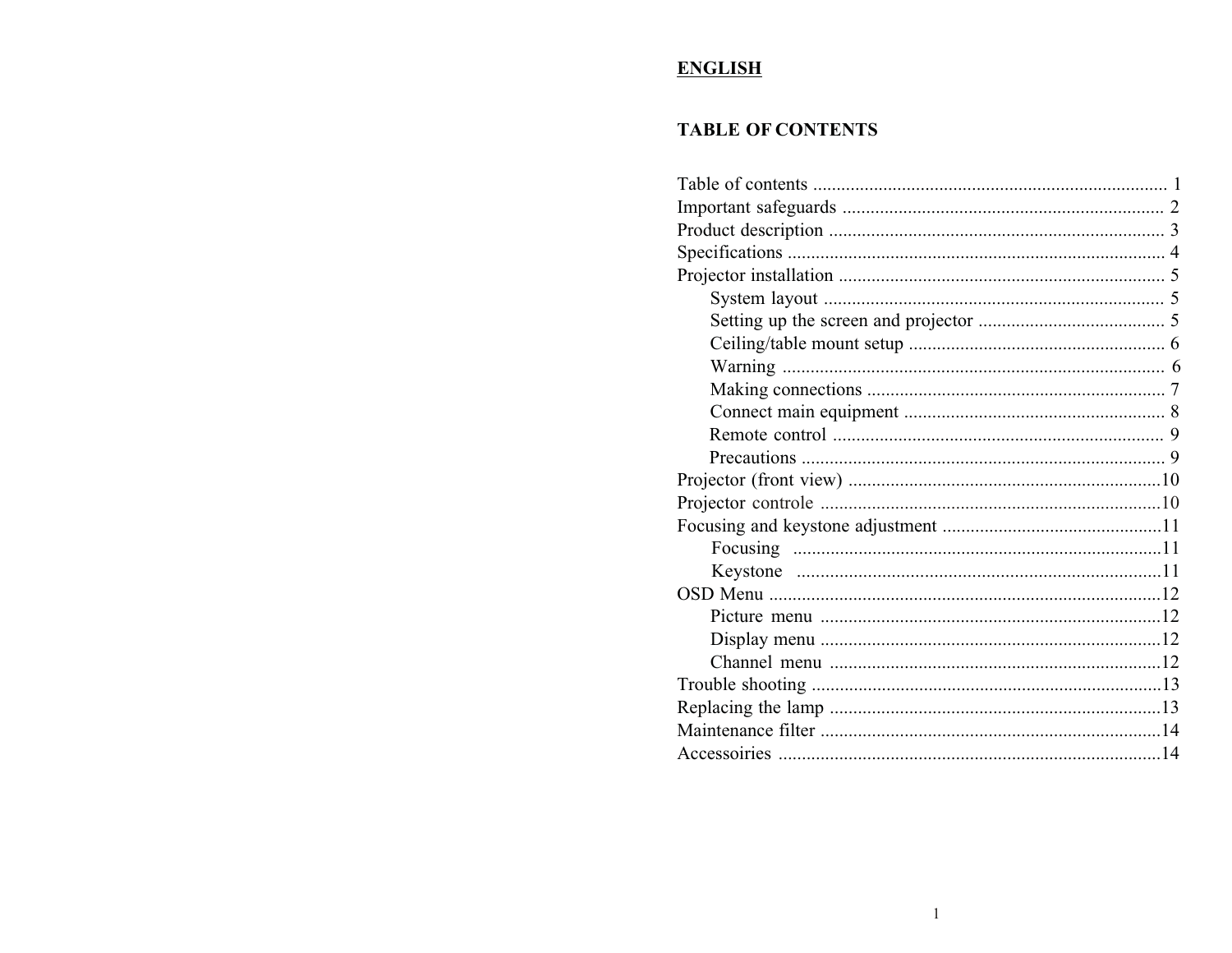Read this manual carefully before using this product. Heed the instructions to keep your warranty for this product. Prevent fire or electric shock. This product may only be repaired by qualified servicing personnel. **Keep this manual for future reference.**

- Keep the original packaging in case of defects. Return the product in its original packaging.
- Consult a professional before installing this product.
- This product contains high-voltage parts; **NEVER** open the housing!
- Never pull the power cord while disconnecting it from the mains socket. Remove the power cord by pulling the connector.
- Never connect or disconnect the power cord with wet hands.
- If the connector or the power cord is damaged; they need to be replaced (or repaired) by a qualified serviceman.
- If the housing is damaged in such away so you can see internal parts, you may **NEVER**  connect the power cord with the mains socket and you may **NEVER** switch the product on. Please contact your dealer if this situation occurs.
- This product may only be repaired by qualified servicing personnel.
- Only connect this product with a 230VAC/50Hz earthed power supply.
- Don't install this product near heat sources like radiators etc. Don't install on vibrating surfaces.
- Always disconnect this product during thunderstorms. Also disconnect this product when not in use for a long period of time.
- Water vapour might occur at first use after a long period of not using this product. Please let the product reach room temperature before using it.
- Never use this product outdoors or in a wet environment.
- To prevent accidents in professional environments; please heed instructions and guidelines at all times.
- Keep this product out of reach of children.
- Don't use cleaning spray to clean this product. Remainders of cleaning sprays are responsible for the build-up of dust and grease. Please contact a servicing company when this product is malfunctioning.
- Please clean your hands before using this product.
- Don't use excessive force while controlling this product.
- Place this product on a stable and a evened surface.
- **NEVER** look directly in the projection lens.
- **Only power this product off when the fan stops blowing;** the lamp may blow during abrupt shutdowns? this may cause fire or electric shock.
- **NEVER** touch the grille or bottom part of the housing because of heated airflows.
- Clean the air filter at least once a month and **NEVER** look directly into the air filter during operation.
- Never clean this product with chemical solutions. This might damage the paint. Use a dry cloth instead.
- Install out of the way of electronic devices that might cause humming malfunctions with this product.
- Only use identical servicing parts when servicing this product. Irreparable damages or radiation might occur.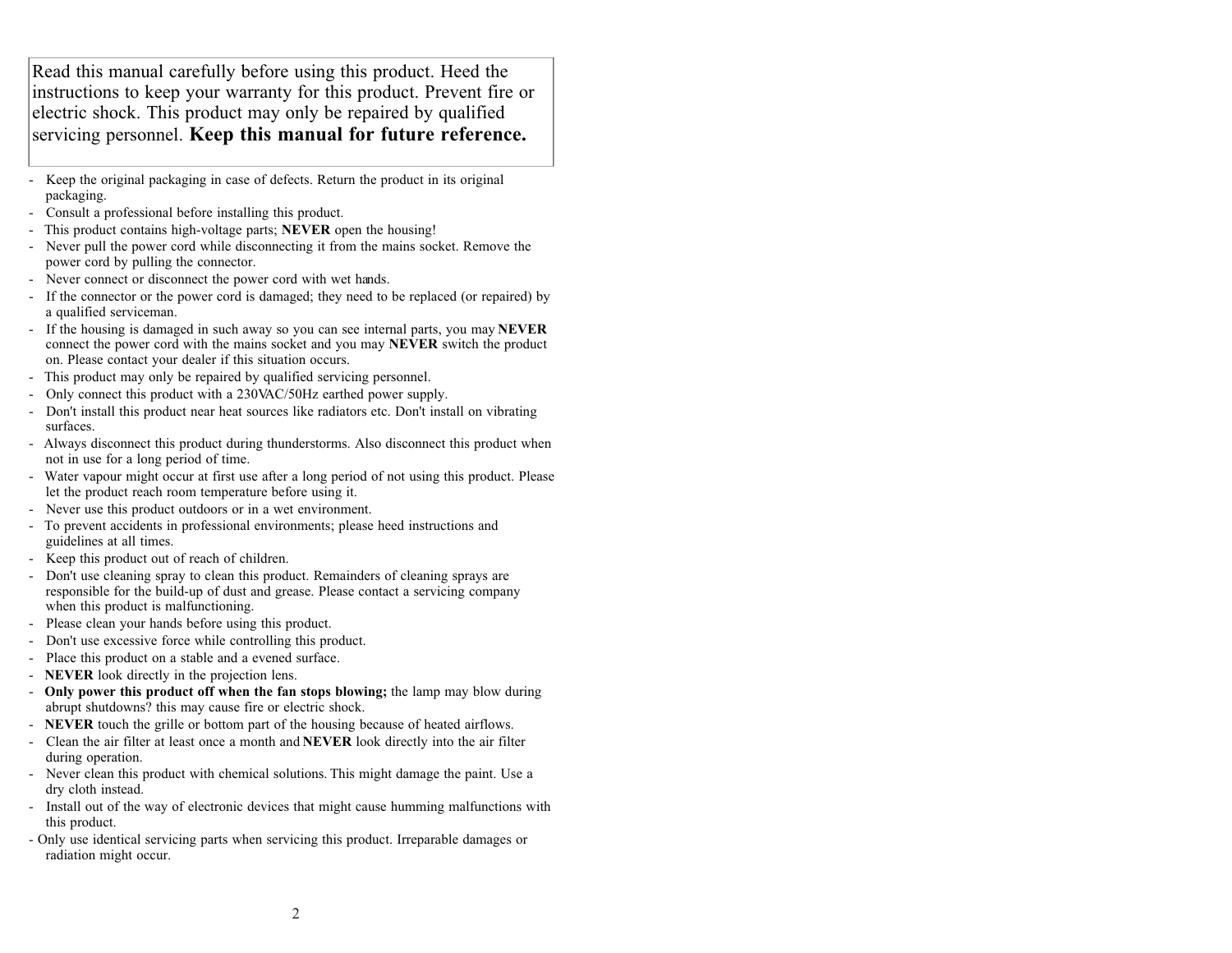#### **MAINTENANCE FILTER**

The filter should be cleaned at least once a month (more often in dusty environments), or the projector will overheat.

- 1. Turn the projector of with the On/Off switch and remove the plug from the mains supply. Never turn the projector on without a filter.
- 2. Remove the grille like indicated below (arrows).
- 3. Use the smallest amount of water or thinned dish cleanser to clean the filter. Dry the filter sufficiently. Never install a moist filter in this projector.
- 4. Follow the steps (1-2) in opposite order to complete the installation.



#### **ACCESSOIRIES**

Thank you for buying this Multimedia LCD Projector! Please check if the following accessories are included in the package:

| Projector      | $1\times$ |
|----------------|-----------|
| Remote control | $1\times$ |
| Power cord     | $1\times$ |
| Fuse (5A)      | $1\times$ |
| Lens cloth     | $1\times$ |
| Manual         | $1\times$ |
|                |           |

- Turn this product of before disconnecting it from the mains power supply. Remove the power chord and other connection cables before (re)moving this product.
- Don't damage the power chord by stepping on it. **NEVER** install this product across walking routes.
- This product requires a 230VAC/50Hz power supply. Please inform if you're mains supply meets these specifications. When you use this product abroad, please inform if the mains supply meets the above requirements.



This marking means that this product operates on a highly dangerous voltage. By touching the internal, electrical parts you risk suffering an electric shock which might result in harmful damage to you or others in the direct area.



This marking means that it's very important to read and heed the instruction manual at all times.

#### **PRODUCT DESCRIPTION**

This projector was designed using highly advanced technology and can be used in schools, companies, institutes, meeting rooms, hotels, clubs, supermarkets, theatres etc.

Because of the compact dimensions of this product you can carry it to any place you like.

You can connect this product with computer and video input signals. (Computer resolutions up to  $1024 \times 768$  and video signals like DVD, VCR, TV, SVHS etc.). Resolutions over  $1024 \times 768$  are not connectable. Please reduce your computer's resolution before connecting it with this product.

If a trapezoid image occurs you can adjust this with the Keystone-correction and solve the problem.

The OSD menu can be called upon with the remote control (IR function).

The OSD language can be set to English as well as Chinese-simp, Spanish, French, German, Italian, Russian, Portuguese.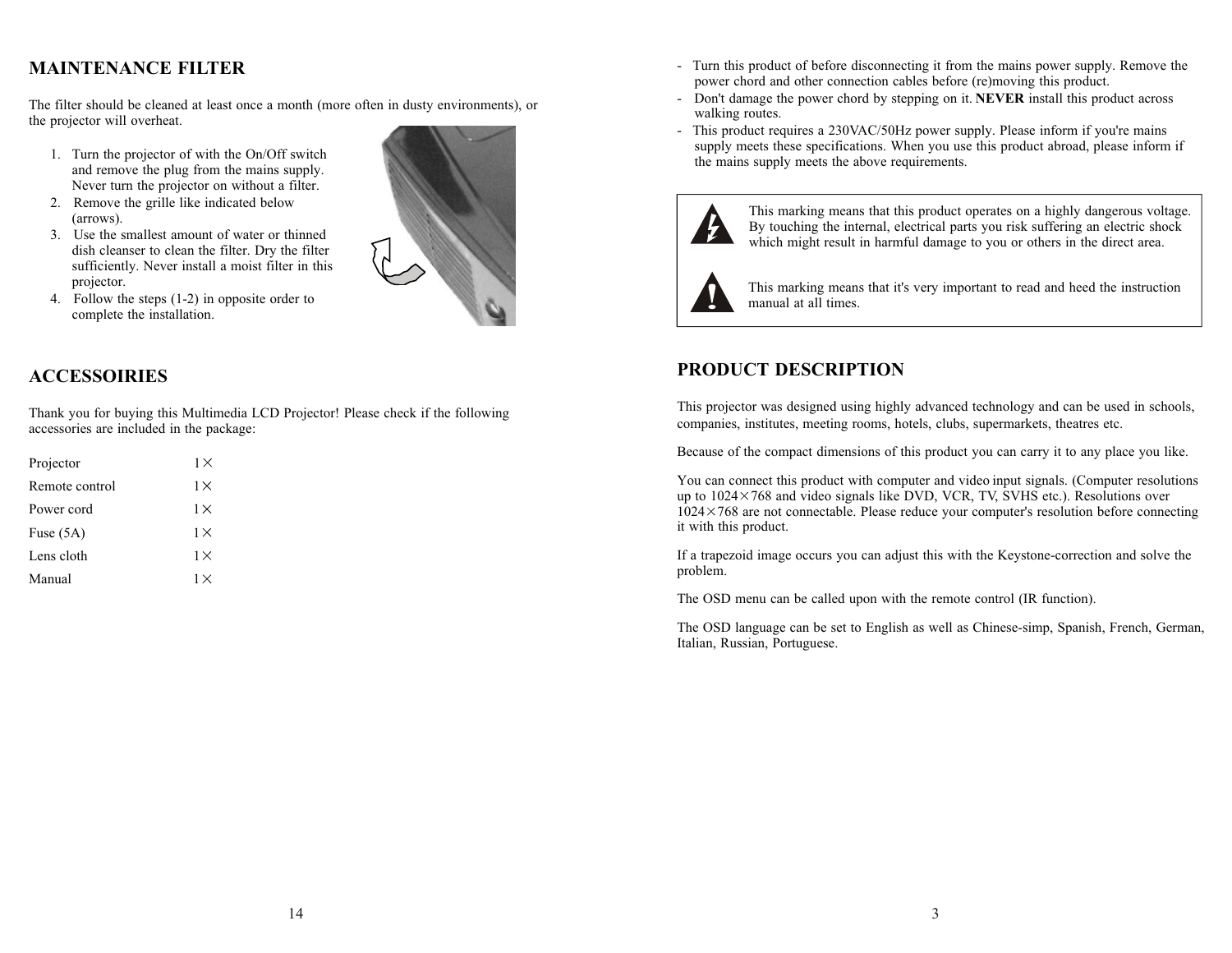### **SPECIFICATONS**

Specifications and design may be altered by the manufacturer without any communication.

#### **TROUBLE SHOOTING**

Please refer to this chapter when you encounter a problem list prior to contacting your dealer.

| Problem:<br>No power                                 | <b>Possible solution(s):</b><br>Projector not connected to mains.<br>Projector not turned on.<br>Blown fuse.                          |
|------------------------------------------------------|---------------------------------------------------------------------------------------------------------------------------------------|
| Remote doesn't operate                               | Projector turned on to quickly after last<br>turn off (needs 5 minutes).<br>Batteries defect.<br>Aim remote correctly at IR receiver. |
| No image                                             | Lens cap not removed.<br>Projector turned off.<br>Faulty wiring.<br>Selected the wrong input signal.                                  |
| Projector turns off automatically<br>(no more power) | Air in-and/or outlets and/or filter<br>are covered or blocked.                                                                        |
| Lamp doesn't function                                | Power supply isn't correct.<br>Temperature is too high.<br>Defect lamp.                                                               |

#### **REPLACING THE LAMP**

This lamp has a maximum lamp life. The color balance will change when the light intensity decreases. The image will also blur. Replace the lamp if this is the case.

Turn the projector of and remove the power cord.

- 1. Place the projector on a cloth to put loose parts on.
- 2. Turn the screw loose and open the lid.
- 3. Remove the 4 screws holding the lamp unit. Pull the unit straight up.
- 4. Now replace the lamp and follow the steps (1-4) in opposite order to complete the installation.



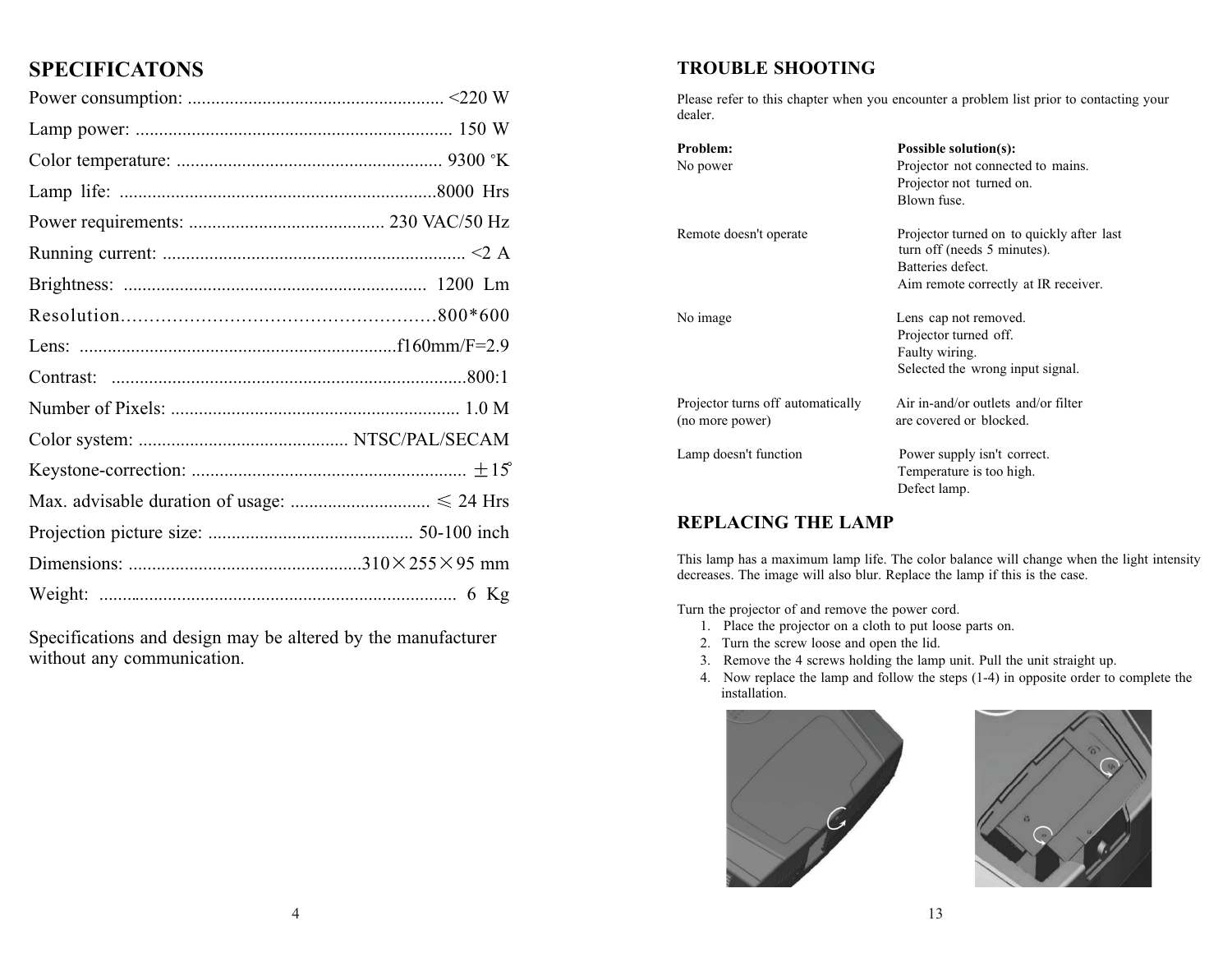#### OSD menu

- 1, Menu setting method
- 1. Using the projector, press "menu" key, enter the main menu window (picture one) 2. Press " $\blacktriangleleft$  / $\blacktriangleright$  " key, the menu enter
- into "image"  $>$  "volume"  $>$ " function"  $>$  " system"  $>$  " setting"  $>$ "image" secondary menu;
- 3. Enter the secondary menu, use  $\sqrt{\frac{u}{\sqrt{2}}}$  key to elect the function (picture two  $\overline{)}$ ;
- 4. use  $\mathbb{Z}/\mathbb{Z}$  key to change the parameter, 5. Finished to adjust the parameter, press the "menu" key again, exit the window  $:$ 6. Repeat operate the  $2 \sim 5$ step,
- till finished all the parameter's setting. press "exit" key, exit the menu window,



- Volume menu adjustment
	- Adjust the volume of the speaker or amplifier equipment
	- b. Choose the audio output method, when setting as "line", the projector speaker will stop work.







- Function menu adjustment
	- a. Switch image display mode (From 16:9 to 4:3 ,zoom function)
	- b. Setting the menu auto-exit time
	- c. Setting Blue screen or no when no signal input.





AV/SV mode

- 4. System menu adjustment
- a. "Colour -S" can choose "auto, PAL, NTSC, SECAM" four mode when the projector connect the new video devices, if you don't know which system of the video output signal, please setting "Colour -S" as "auto"

#### **PROJECTOR INSTALLATION**

Please use the setup indicated below:



#### **SETTING UP THE SCREEN AND PROJECTOR**

Place the projector on a smooth and stable surface. Please don't place any objects on top, underneath or next to this product to ensure proper and sufficient cooling. De distance between the projector and the projector screen varies from the screen's size. Please refer to the table below for the correct setup distances.

| Screen Size | 4:3   | 16:9  |
|-------------|-------|-------|
| 50"         | 2.45m | 2.65m |
| 72"         | 3.45m | 3.75m |
| 100"        | 4.73m | 5.15m |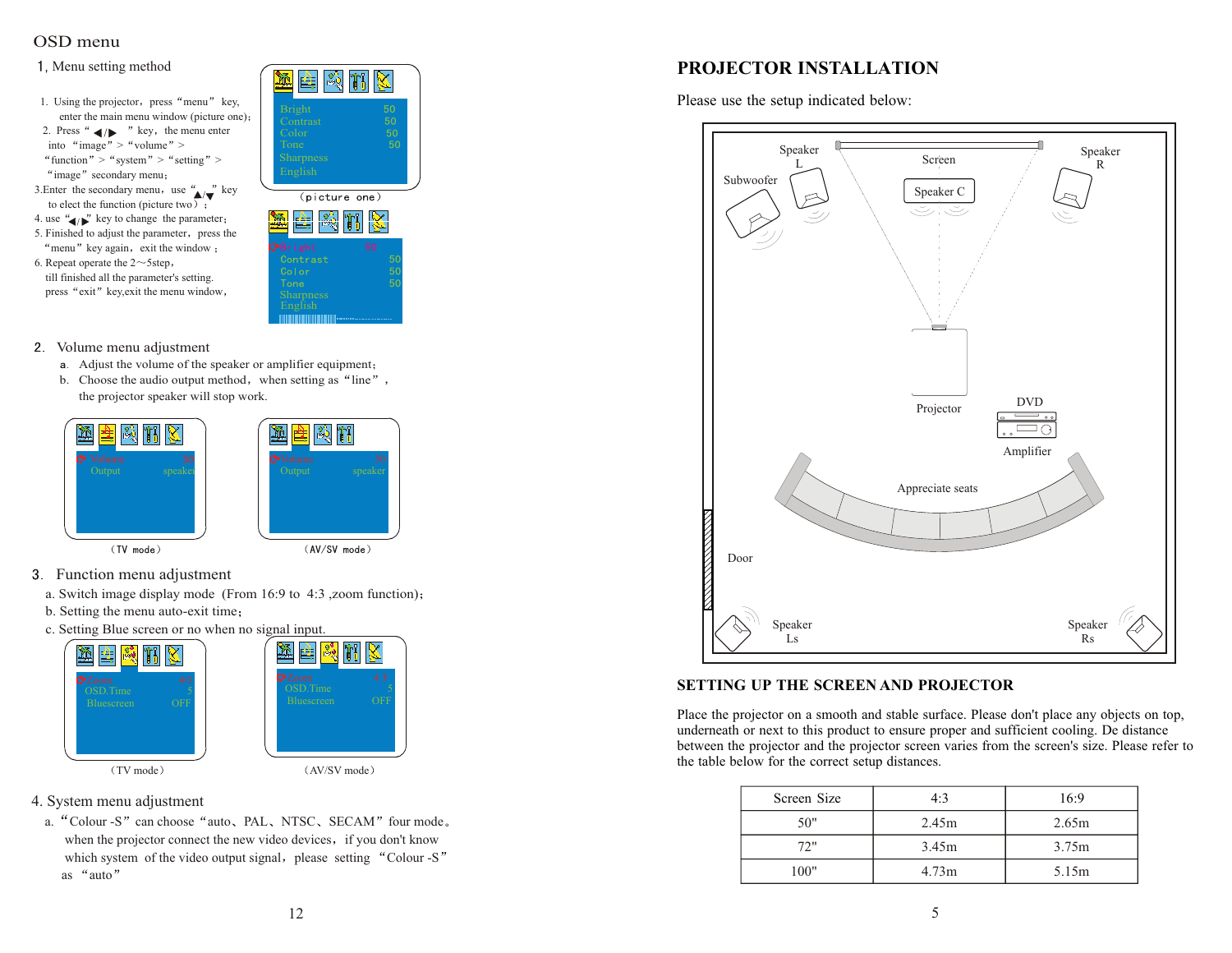Please follow the instructions below when a trapezoid occurs on the projector screen:



#### **CEILING/TABLE MOUNT SETUP**

Contact a professional service man to mount this projector to a ceiling. Follow the instructions below for the correct projector positions:



## **WARNING**

This projector might damage beyond repair when it's incorrectly mounted on a ceiling or when its incorrectly installed on a surface or installed on a incorrect surface. It may also inflict damage to persons within close vicinity.

This projector can only be used in an environment with a temperature not exceeding the range of  $0 \sim 35$ °C. The projector may malfunction if temperatures vary outside the normal operating range.

The sharpness of the screen might be interrupted when the projector is being used in a dusty, wet, moist or smoke filled environment. The projector might malfunction in a moist or wet environment. Take care of sufficient ventilation around the projector. Otherwise this projector might overheat and cause **life threatening** situations!

#### **FOCUSING AND KEYSTONE ADJUSTMENT**

#### **FOCUSING**

Turn the lens to focus the projected image.



**NOTE:** When you replace the projector from a cold to a warm environment water vapour might occur. Don't turn the projector on when this occurs but wait until the vapour has disappeared.

#### **KEYSTONE**

If a projected picture has keystone distortion, correct image with **Keystone** adjustment. The image becomes trapezoid shape when the screen or project is not level. Please reposition the projector to improve its angle to the screen. However, the circumference of the image may not be focussed.



If not able to use the Keystone correction function to correct the trapezoid distortion, please reduce of the projector to centre the screen vertically.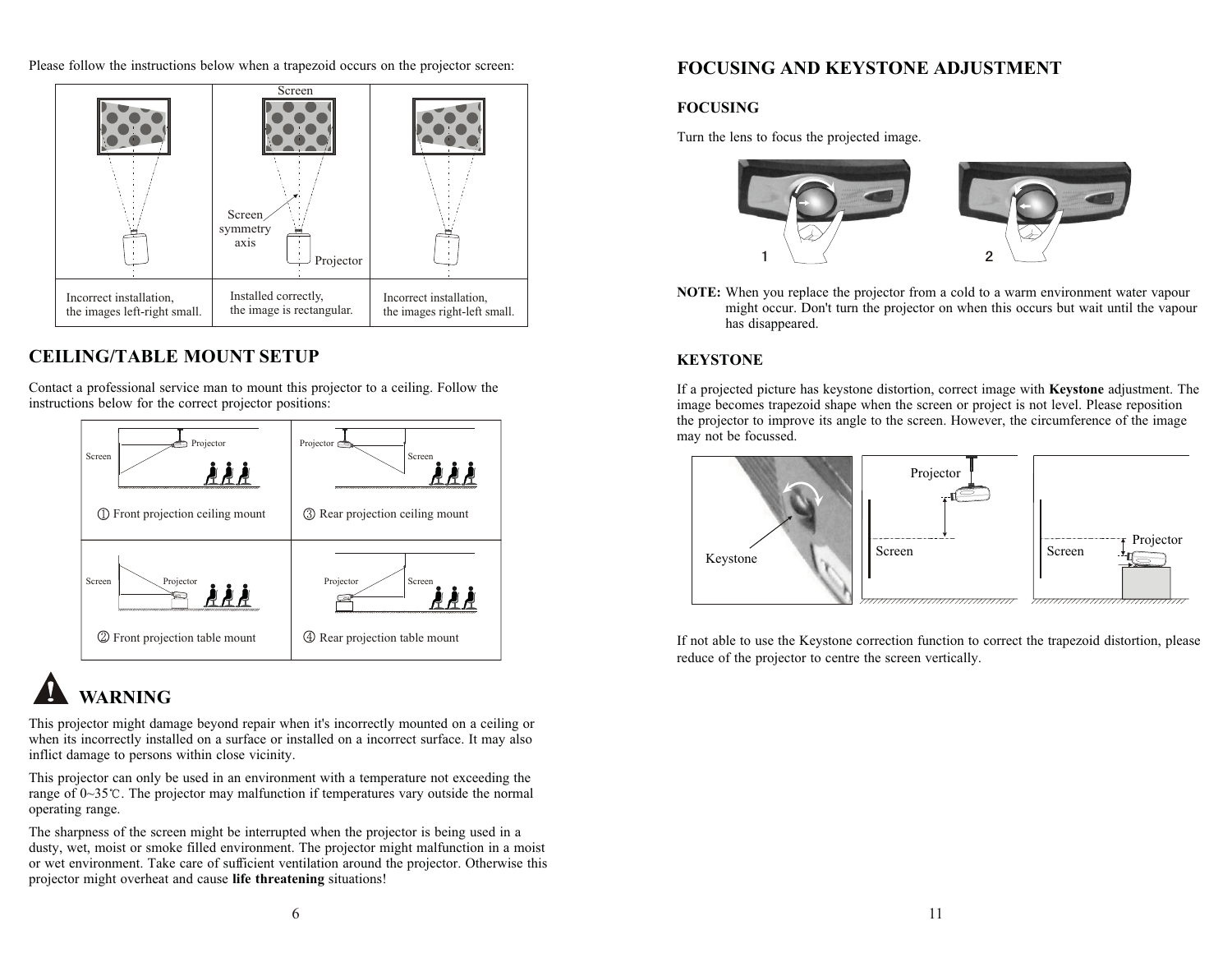#### **PROJECTOR (FRONT VIEW)**



- button: Push this button to turn the projector on when it's in stand-by mode and push it again to return to stand-by mode.
- **MENU** button: Push this button to open the menu.
- $\bullet$   $\hat{ }$  /  $\hat{ }$  /  $\hat{ }$  /  $\stackrel{\rightarrow}{ }$  buttons: Use these buttons to navigate through the menu.
- **PC/AV** button: Use this button to select the video source you want to use. You can select between signals like PC, VCR or DVD. The beamer will switch between video sources every time you push this.
- LED indicator: Put the projector into stand-by mode ,the LED is flashing; when the projector is working, the LED is light red.
- Fan grille: Cool air inlet.
- Focusing the image by turning the lens.

#### **PROJECTOR CONTROL**

Remove the lens cap after connecting the mains cable.

1. Insert 2 batteries in the battery compartment.



- 2. Turn the On/Off switch to "ON"; the LED will flash slowly.
- 3. Push the "ON" button on your remote or the one on the projector. The LED will light up red.
- 4. Hold one of these buttons for 2 seconds. The lamp will warm-up now. After  $\pm 2$  minutes the image appears on the projector screen.
- 5. Focus the image with the lens and setup the size and position of the image. You can correct the Keystone if necessary.
- 6. Setup the required image quality with the OSD menu.
- 7. Push the "ON" button again and the lamp will switch off.
- 8. The LED will flash rapidly and the fans will keep operating for around 5 minutes to cool the projector. **Do not turn the projector on again during this period!**

#### **MAKING CONNECTIONS**

The sockets for making connections on the back panel of the projector are shown below:



- **Video** input: Connect with a composite output signal from a video device.
- **Audio** input: Connect with an audio signal from a video or audio device.
- **VGA** input: Connect with a computer output signal.
- **S-Video** input: Connect with an S-video output signal from a video device.
- **RF** input: Connect the antenna of the wired television.



AC Power Switch:Turn the projector on or off. When using Remote Control Unit, turn the switch to ON. And turn it to OFF when the projector is not used.

Here is a 5 Amps fuse installed for the projector.

AC Power Jack: Connect AC Power Cable (supplied) to the projector.